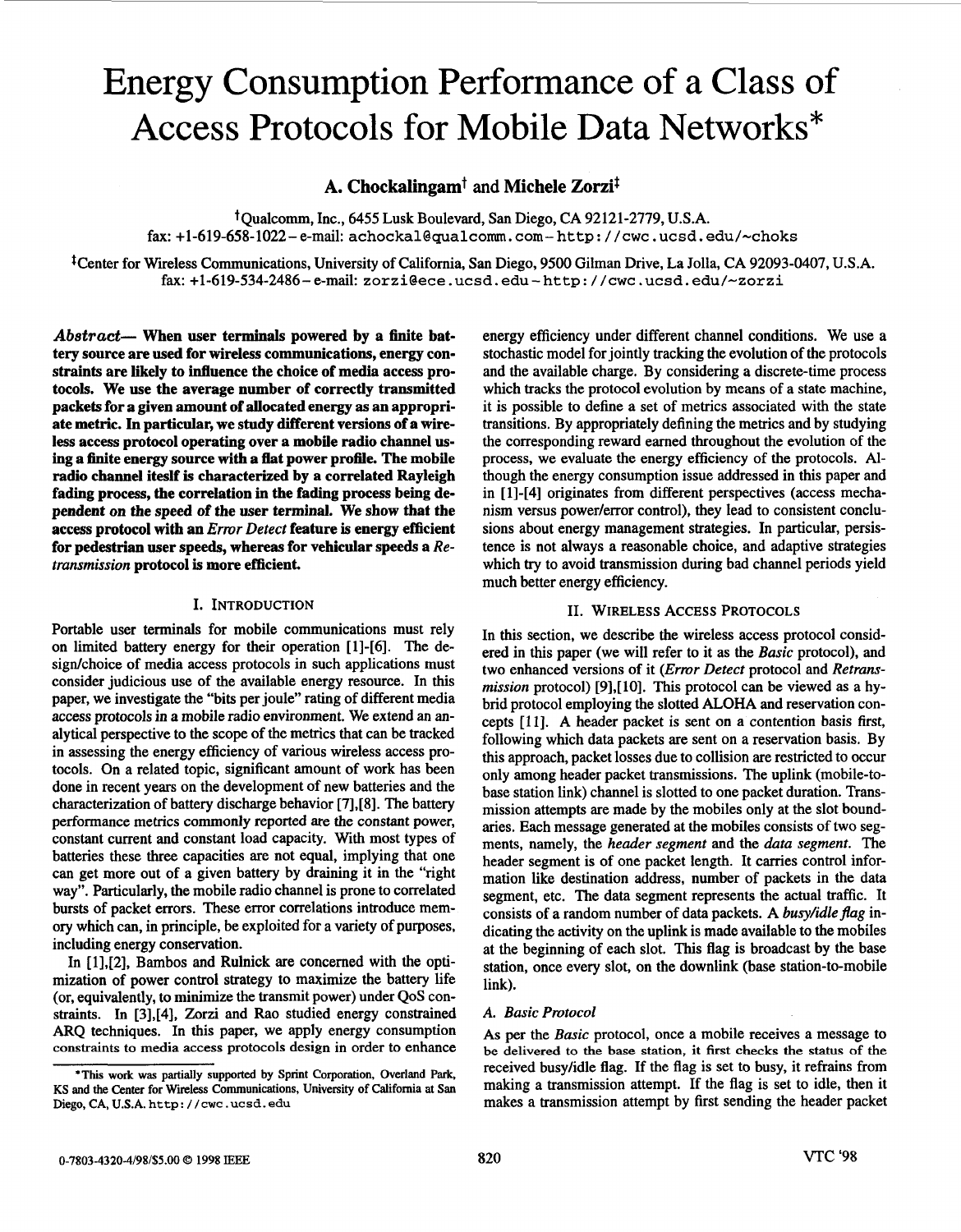on the uplink slot. If the header packet is received successfully (without packet loss due to collision or fading), the base station broadcasts the ID of the successful mobile (capturing mobile in the event of collision among header packets from different mobiles), and sets the flag busy for the  $X$  subsequent slots, where  $X$ is the number of packets in the successful mobile's data segment. This allows only the successful mobile to send all its data packets continuously in those  $X$  slots. The base station resets the flag back to the idle status once the message transmission is complete. On the other hand, if the header packet is lost (due to collision or fading), the base station will not respond with a busy flag, but will continue sending the idle flag. This is an indication to the mobile that the header packet was lost, and so it has to reschedule the transmission attempt to a later time.

It can be seen that the packet transmissions, **as** per the above feedback mechanism (when error-free), can experience fading, interference, and noise during header slots, whereas during data slots only fading and noise (no interference) are experienced. Thus, in case of error-free feedback to all the mobiles, collisions are possible only during the header packet transmission and not during the transmission of data packets. However, errors in the busyhdle flag reception will result in collisions, hence packet losses, during the transmission of data packets **as** well [ 121.

## *B. Error Detect Protocol*

In the *Basic* protocol described in Section II.A, the mobile is allowed to continuously transmit all the packets in the data segment of the message even if one or a block of those packets are lost due to channel fading. However, the memory in the fading process can be exploited to modify the data transmission strategy by using the knowledge about the channel status information. As an example, consider the following. Under slow fading conditions (where events **in** successive slots are expected to be highly correlated), the fact that the data packet in the current slot is received in error implies that the packet in the subsequent slot will also be received in error with high probability. Therefore, the protocol rules could be modified such that, when the base station detects such a "bad" channel condition during data packets transmission from a mobile, it could ask that mobile to abort transmission and release the channel. This would avoid the occurrence of possible subsequent errors, and allows other mobiles (which may, on the other hand, experience "good" channel conditions) to transmit. This leads to a value of the throughput which may even exceed the average rate of successful slots on the channel, due to the introduced dependence between admitted users and channel quality.

We call the protocol incorporating the above idea **as** the protocol with an error-detect (ED) feature. According to the *ED* protocol, if a packet in the data segment of the message is received in error, the base station sends out an idle flag in the next slot (instead of sending a busy flag in all X data slots, as the *Basic*  protocol would require) to prompt the mobile to terminate the ongoing data transmission. Such a strategy enables other mobiles to access the channel during those slots which otherwise could have witnessed loss of packets due to fading.

## *C. Retransmission Protocol*

The *Basic* protocol does not take any action in the event of data packet errors, i.e., data packets which get corrupted during transmission are just lost and the recovery of such errors is left to higher layer protocols. The *ED* protocol (in Section II.B), on the

other hand, reacts to packet errors by aborting the ongoing message transmission. However, in the presence of rapidly varying channels, which result in low correlation between errors in consecutive slots, the strategy of *ED* protocol may be too wasteful, as it effectively reduces the message length and therefore decreases the overall efficiency. Another classic way of recovering errors in packet transmission is through *Retransmission* at the link level. Instead of ignoring packet errors **(as** in the *Basic* protocol) or aborting the message transmission altogether (as in the *ED* variation), a packet is retransmitted if it is received in error. In the local wireless environment under consideration, where the feedback is assumed to be instantaneous, a packet in error can be retransmitted in the immediately following slot. In this case, the base station would need to send a non-binary feedback (busy/idle/retransmit) in order to avoid a collision among retransmission packets from a user with header packets from other users.

## *D. Energy Consumption Metric*

In an energy constrained environment, when the channel is "bad" over a long period of time, continued transmission of data packets in a message **(as** in *Basic* protocol) or repeated transmission of data packets until success **(as** in *Retransmission* protocol) would lead to waste of energy due to many unsuccessful data packet transmissions. On the other hand, if the user witnesses a "rapidly" fading channel (experienced by a fast moving vehicular user), then the retransmission strategy may prove to be beneficial, since, in that case, consecutive data packet transmissions may succeed or fail independently from slot to slot. In order to compare the energy consumption of the various protocols under different fading scenarios using a unified metric, we study the *energy eflciency* of a protocol, U, which was introduced in **[4]** as

$$
U = \frac{\text{total amount of data delivered}}{\text{total energy consumed}}.
$$
 (1)

We adopt a first-order Markov approximation to the packet success/failure process on correlated fading channels [ 13],[ 141, and investigate how the throughput and the consumed energy depend on the protocol rules. We show that a good choice of the protocol can greatly improve the energy efficiency.

## **111.** ENERGY EFFICIENCY ANALYSIS

In order to analyze the energy efficiency of the protocols described in the previous section, we assume that the feedback from the base station (busy/idle/retransmit and the successful mobile ID) on the downlink is received instantaneously, and error-free by all the mobiles. The instantaneous feedback assumption is reasonable in cellular environments where the delays due to propagation and processing could be very small compared to one slot duration. The error-free feedback assumption is also reasonable because the feedback consists of a very few bits, and hence can be provided with adequate error protection. We also make the following assumptions on the message arrival process and the message length distribution: 1) the message arrival process at each mobile is Bernoulli with rate  $\lambda$  per slot, and 2) the length of the data segment of the message,  $X$ , measured in integer number of packets, follows a geometric distribution with parameter *Qd.* 

Based on the above assumptions, the evolution of the protocols on a Markov channel can be tracked by means of a Markov chain with finite number of states [9],[10]. By appropriately defining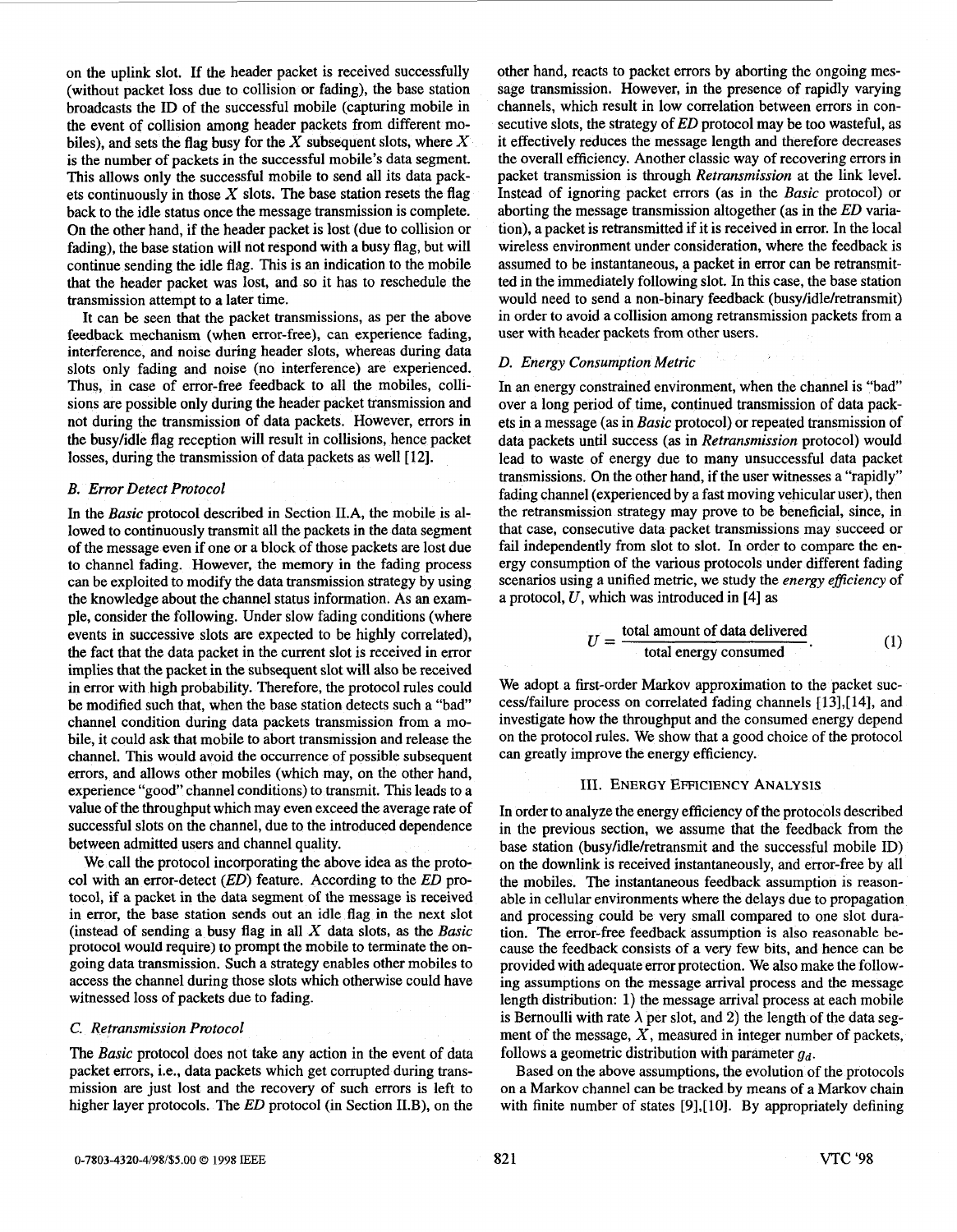metrics on the transitions of this chain, renewal reward analysis allows to compute throughput and energy performance **[4].** 

For the protocols considered here, an adequate choice for the state space  $\Omega$  of the Markov chain consists of just five states, corresponding to 1) *idle* ( $I$ ), 2) *header packet success* ( $H_s$ ), 3) *header packet failure*  $(H_f)$ , 4) *data packet success*  $(D_s)$ , and 5) *data packet failure*  $(D_f)$ . Once the state transition probabilities of the chain,  $P_{ij}$ ,  $i, j \in \Omega$ , are determined, the steady-state probability vector,  $\pi$ , is given by the solution of the equation

$$
\pi = \pi P, \qquad \sum_{j \in \Omega} \pi_j = 1. \tag{2}
$$

It is possible to define various semi-Markov processes in which this Markov chain is embedded **[15].** This formulation allows us to keep track of various events through a unified analytical tool. Specifically, let us consider packets which have been successfully transmitted. Let  $R_i$  be the number of such successes associated with a visit to state *i*. The quantity  $R_i$ , which can be a random variable, is called a *reward function* associated with the Markov chain. The analytical framework in **[15],[16]** leads to the following simple expression for the average number of successes per slot:

$$
\eta = \lim_{\tau \to \infty} \frac{R(\tau)}{\tau} = \frac{\sum_{i \in \Omega} \pi_i \overline{R}_i}{\sum_{i \in \Omega} \pi_i}
$$
(3)

where  $R(\tau)$  is the total reward earned in the time interval  $[0, \tau]$ . and  $\overline{R}_i = E[R_i]$ . By appropriately defining other "reward" functions, it is possible to compute the average values of other quantities of interest. For example, let  $C_i$  be the amount of consumed energy associated with a visit to state *i.* Then, one can compute the average consumed energy per slot **as** 

$$
\lim_{\tau \to \infty} \frac{C(\tau)}{\tau} = \frac{\sum_{i \in \Omega} \pi_i \overline{C}_i}{\sum_{i \in \Omega} \pi_i}.
$$
 (4)

A more interesting quantity, for the purposes of this study, is the average number of successes per unit energy, introduced in **(1).** In this case *U* evaluates to

$$
U = \lim_{\tau \to \infty} \frac{R(\tau)}{C(\tau)} = \frac{\sum_{i \in \Omega} \pi_i \overline{R}_i}{\sum_{i \in \Omega} \pi_i \overline{C}_i}.
$$
 (5)

It is thus clear that the Markov approach allows us to compute directly a number of quantities of interest once (2) has been solved. In what follows, we solve (2) for the various protocols considered and compute their energy efficiency.

#### *A. Analysis of Basic Protocol*

Based on the assumptions above, the state transition probability matrix, P, for the *Basic* protocol can be written **as** 

$$
P = \begin{bmatrix} X_0 & X_1 & X_2 & 0 & 0 \\ 0 & 0 & 0 & p & 1-p \\ X_0 & X_1 & X_2 & 0 & 0 \\ g_dX_0 & g_dX_1 & g_dX_2 & X_3 & X_4 \\ g_dX_0 & g_dX_1 & g_dX_2 & X_5 & X_6 \end{bmatrix},
$$
 (6)

where  $X_0 = p_0 = (1 - \lambda)^N$ ,  $X_1 = \sum_{k=1}^N p_k p_s^{(k)}$ ,  $X_2 =$  $X_5 = (1 - g_d)(1 - q)$ , and  $X_6 = (1 - g_d)q$ . In the above, p and q  $X_5 = (1 - g_d)(1 - q)$ , and  $X_6 = (1 - g_d)q$ . In the above, p and q are the parameters of the two-state Markov chain which is used to describe the packet success/failure process. In other words, p and  $1 - q$  are the probabilities that the packet transmission in slot j is successful, given that the transmission in slot  $i - 1$  was successful or unsuccessful, respectively. On a correlated Rayleigh fading channel, the parameters *p* and *q* depend on the link fading margin *F*, and the normalized Doppler bandwidth  $f_D T$ , where  $f_D$  is the Doppler frequency and  $T$  is the packet duration. Expressions for *p,* and *q* are given in [ **13],[9].** As discussed in **[lo],** the above matrix gives a conservative approximation, since the dependence of the transition probabilities from the *header success state* on the number of users involved in the collision is neglected. Further,  $p_k$  is the probability that *k* out of *N* mobile users  $(0 \leq k \leq N)$ make a transmission attempt in a slot, which is given by the binomial expression  $\binom{N}{k} \lambda^k (1 - \lambda)^{N-k}$ . The header packet capture probability  $p_s^{(k)}$  is given by [10] where  $X_0 = p_0 = (1 - \lambda)^N$ ,  $X_1 = \sum_{k=1}^N p_k p_s^{(k)}$ ,  $X_2 = 1 - X_0 - X_1$ ,  $X_3 = (1 - g_d)p$ ,  $X_4 = (1 - g_d)(1 - p)$ ,

$$
p_s^{(k)} = ke^{-1/F} \left(\frac{1}{1+b}\right)^{k-1},\tag{7}
$$

where b is the capture threshold. There is no capture when  $b \rightarrow$  $\infty$ , and there is perfect capture when  $b = 1$ .

As to the reward and energy consumption metrics, note that successful transmissions can only occur in the *data success* state **(a** header success is *not* counted **as** useful throughput in this context), whereas no successful transmission is possible in any other state, so that t<br>  $\overline{R}_1 = 1$   $\overline{R}_2 = \overline{R}_3 - \overline{R}_2 = \overline{R}_1 - 0$ 

$$
\overline{R}_4 = 1, \qquad \overline{R}_1 = \overline{R}_2 = \overline{R}_3 = \overline{R}_5 = 0. \tag{8}
$$

A single packet transmission occurs in a slot which is designated **as** busy (corresponding to a *data* **success** and *data failure).* On the other hand, if a slot is designated **as** *idle,* each user will generate a new message in that slot with probability  $\lambda$ , and therefore the average number of transmissions (which represents the consumed energy) is *N* $\lambda$ . Therefore, we have in this case<br>  $\overline{C}_1 = \overline{C}_2 = \overline{C}_3 = N\lambda$   $\overline{C}_4 = \overline{C}_5 = 1$ 

$$
\overline{C}_1 = \overline{C}_2 = \overline{C}_3 = N\lambda, \qquad \overline{C}_4 = \overline{C}_5 = 1. \tag{9}
$$

The energy efficiency of the *Basic* protocol can be computed by using the above expressions in *(5).* 

#### *B. Analysis of ED Protocol*

Note that the transition probability matrix for the *ED* protocol, P', will be the same **as** that of the *Basic* protocol (matrix *P,* given by **(6)),** except for the transition probabilities from state *Dj.* In fact, for the *ED* protocol, the transition probabilities from state  $D_f$  will be same **as** those from the *idle* state. Accordingly, the transition probability matrix for the *ED* protocol is given by

$$
P' = \begin{bmatrix} X_0 & X_1 & X_2 & 0 & 0 \\ 0 & 0 & 0 & p & 1-p \\ X_0 & X_1 & X_2 & 0 & 0 \\ g_d X_0 & g_d X_1 & g_d X_2 & X_3 & X_4 \\ X_0 & X_1 & X_2 & 0 & 0 \end{bmatrix}, \quad (10)
$$

where  $X_0$ ,  $X_1$ ,  $X_2$ ,  $X_3$ , and  $X_4$  are as defined in Section III.A. The quantities  $\overline{R}_i$  and  $\overline{C}_i$  can be found as before, and the energy efficiency of the *ED* protocol can again be computed from *(5).*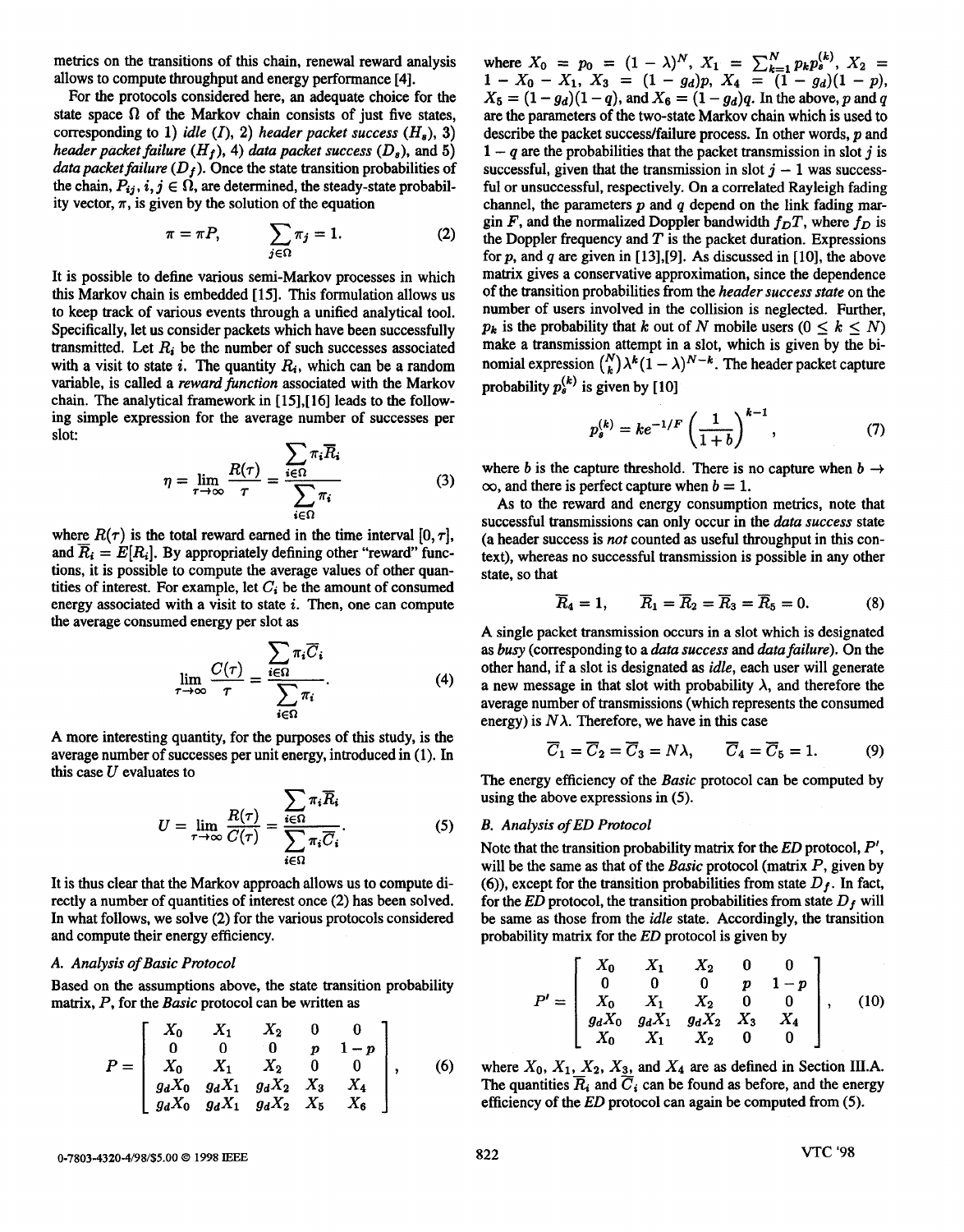

**Fig. 1. Energy efficiency** *vs* **throughput for various protocols in** *slowfading,* **i.e.,**   $f_D T = 0.02$ .  $N = 10$ .  $g_d = 0.1$ .  $b \rightarrow \infty$ .  $F = 5$  dB.

## *C. Analysis of Retransmission Protocol*

Since the use of retransmissions occurs only when a data packet is in error, the transition probability matrix for the *Retransmission*  protocol is the same **as** for the *Basic* protocol, except for the last row (transitions from state  $D_f$ , which corresponds to a data packet in error). In fact, after an erroneous data packet, a retransmission attempt is performed and therefore only transitions to  $D<sub>s</sub>$  (with probability  $1 - q$ ) or  $D_f$  (with probability *q*) are allowed.

Therefore, the analysis of the *Retransmission* protocol can again be performed using its transition probability matrix which is given by

$$
P'' = \left[ \begin{array}{cccc} X_0 & X_1 & X_2 & 0 & 0 \\ 0 & 0 & 0 & p & 1-p \\ X_0 & X_1 & X_2 & 0 & 0 \\ g_d X_0 & g_d X_1 & g_d X_2 & X_3 & X_4 \\ 0 & 0 & 0 & 1-q & q \end{array} \right].
$$
 (11)

## *D. Results and Discussion*

As an example of the obtained results, Figures 1 and 2 show the energy efficiency, *U,* as a function of the achievable throughput for the different versions of the access protocol. The parameters considered in the plots are: number of mobiles  $N = 10$ , fading margin  $F = 5$  dB,  $b \rightarrow \infty$ , and  $g_d = 0.1$ . Figure 1 gives the performance when the fading process is very *slow,* i.e., the normalized Doppler bandwidth  $f<sub>D</sub>T = 0.02$ . Figure 2 gives the results when the fading is *fast*, i.e.,  $f_D T = 0.64$ . Note that at a carrier frequency of *900* MHz and a packet duration of 10 ms, the *fDT* values of 0.02 and **0.64** correspond to mobile user speeds of about 2.5 km/h (e.g., pedestrian user) and 80 km/h (e.g., vehicular user), respectively. The figures show that for very small arrival rate  $(\lambda \rightarrow 0)$  the throughput goes to zero whereas the energy efficiency is maximum (no collisions). As  $\lambda$  is increased, corresponding to traveling clockwise along the curves, the energy efficiency is degraded, whereas throughput increases up to some optimal value of  $\lambda$  (equal to  $1/N$ , as discussed in [10]), after which it decreases due to too many collisions. The knee of the curves is the desired operating point for the system, and it is seen from Figure



Fig. 2. Energy efficiency *vs* throughput for various protocols in *fast fading*, i.e.,  $f_D T = 0.64$ .  $N = 10$ .  $g_d = 0.1$ .  $b \to \infty$ .  $F = 5$  dB.

1 that for slow fading this leads to best throughput and best energy efficiency for the *ED* protocol, whereas the worst performance is achieved by the *Retransmission* protocol. This was to be expected, since, in the presence of significant correlation between successive errors, aborting the transmission may be the best thing to do. For example, if the average length of an error burst is comparable to the average message length, completing the message transmission after an error may lead to unsuccessful transmissions with consequent waste of bandwidth and energy; insisting on retransmission is of course the worst thing **to** do in this case. On the other hand, when the packet errors are almost independent, a single retransmission may lead to successful message completion, whereas the *ED* strategy may unnecessarily abort messages. In this case, as illustrated in Figure 2, the *Retransmission* protocol shows the best performance, and the *ED* protocol the worst. Therefore, we may conclude that the *ED* protocol is energy efficient for pedestrian user speeds, whereas the *Retransmission* protocol is more efficient for vehicular user speeds.

As a refinement to the *ED* and the *Retransmission* protocols, consider the following. Instead of terminating the data transmission at the first instance of a data packet failure (as in the ED protocol), or repeatedly sending a data packet until success **(as** in the *Retransmission* protocol), the base station could allow the mobile to resend a lost data packet only up to a certain number of times (defined as a parameter,  $n_r$ ), after which the mobile is asked to abort the data transmission. As can be seen, this is a generalized form of the protocol, and both *ED* and *Retransmission* protocols can be thought of **as** special cases of this generalized form. That is, when  $n_r = 0$ , the protocol performs as the *ED* protocol, and when  $n_r \rightarrow \infty$ , the protocol performs as the *Retransmission* protocol. The transition probabilities for the generalized protocol can be written in the same way **as** for the *ED* protocol, except that the single  $D_f$  state in the ED case is expanded into  $(n_r + 1)$  different states, that is,  $D_f(0), D_f(1), ..., D_f(n_r)$ , where  $D_f(j)$  corresponds to failure of the  $(j + 1)^{th}$  transmission of a data packet. Accordingly, the state transition probability matrix for the protocol with parameterized retransmission strategy,  $P'''$ , can be writ-